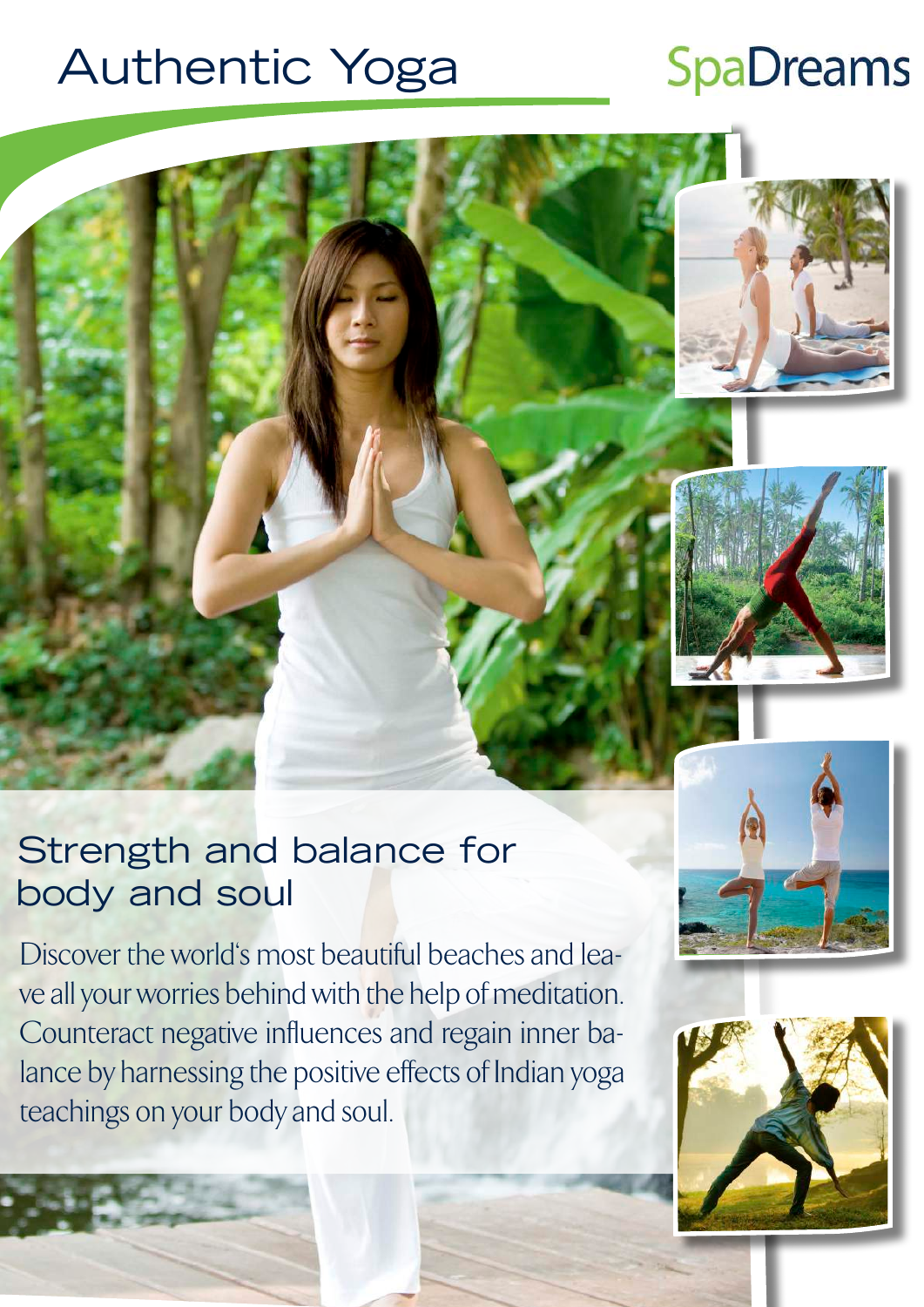# SpaDreams Yoga Guide



In Western Europe and North America the term yoga often brings to mind bodily contortions. In reality, the traditional Indian philosophical teachings are about following a pure, spiritual path on the search for enlightenment through a combination of body poses, meditation and breathing techniques. Negative influences are dispelled in favour of harmony and inner balance, and intellectual potential is maximised.

The traditional healing art of yoga consists of a combination of physical exercises (Asana), breathing exercises (Pranayama) and different meditative exercises. The body is activated and brought into equilibrium. The aim to rediscover inner balance, which not only strengthens physical health, but also re-establishes harmony and wellbeing.

Yoga can be practiced by anyone searching for inner peace and harmony. Even just a short yoga holiday can help you to be more focused and to deal with everyday situations better.

All yoga programmes offered by our hotel partners are led by extremely well-practised yogis. We offer a variety of courses at different levels of difficulty, so that both yoga beginners and advanced yoga enthusiasts can learn and practice the art of yoga.

# **Contents**

| YOGA - WHAT IS IT?<br>What is yoga?<br>What is yoga good for?                  | Pg.2  |
|--------------------------------------------------------------------------------|-------|
| THE CLASSIC TYPES OF YOGA<br>Raja<br>Jnana<br><b>Bhakti</b><br>Kharma<br>Hatha | Pg.3  |
| LIVING BY THE PHILOSOPHY OF YOGA<br>Diet<br>Clothes<br>Effect                  | Pg. 4 |
| THE BEST YOGA DESTINATIONS<br>Thailand<br>Sri Lanka<br>India<br>Europe         | Pg.5  |
| <b>ESSENTIAL YOGA EXERCISES</b>                                                | Pg. 7 |

SpaDreams - Authentic Yoga Guide www.spadreams.com/guides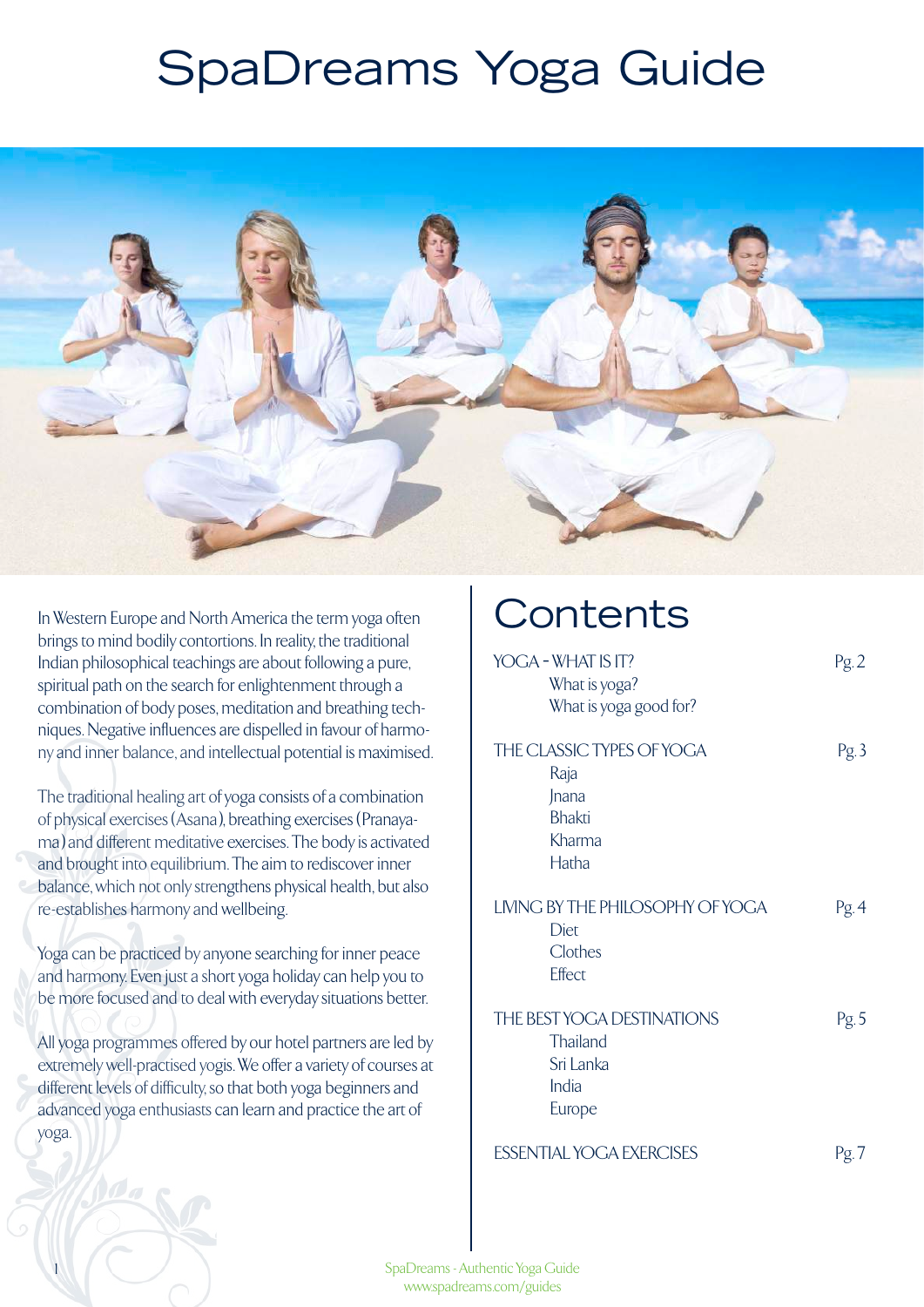# Yoga - What Is It?



### What is yoga?

The traditional teachings of yoga originate from India and translates as "unity and harmony". Just like Ayurveda, the oldest records of yoga can be found in the Upanishads. This is not surprising as yoga is also part of the concept of Ayurveda and was used by ayurvedic doctors as a therapeutic measure to support the treatments and prevent the development of disease.

Around 1500BC spiritual practices took precedence in India and were described as the practice of magical sacrifices and ecstasy techniques. It wasn't until approximately 800BC that yoga began to follow the path of meditation and self-knowledge. The primary goal was to strengthen the body enough to remain in the meditative pose for as long as possible without discomfort. As time passed, people began to recognise the positive effects of physical exercises on overall well-being. For this reason the Asanas were continuously developed further and physical exercise took on an increasingly important role in yoga.

Yoga is one of the "six classic schools".(Dashanas) of Indian philosophy. There are many different forms of yoga, which often have their own philosophies and practices. Some focus more on physical activity (Asanas), others on mental concentration or asceticism.



## What is yoga good for?

#### Positive energy and harmony in life

The exercises lead to many wonderful experiences and effects: complete relaxation and exuberance, more energy, clarity and reduction of health complaints such as migraines, back pain and tension.

#### Discovering hidden talents and skills

Some exercises inspire creativity and artistic skill or can strengthen charisma. The internal reflection required for yoga allows access to other levels of consciousness.

#### The true self and the cosmos

In yoga, the quest for unity with the true self and with God can be achieved through good discipline and patient practice.



SpaDreams - Authentic Yoga Guide 2 www.spadreams.com/guides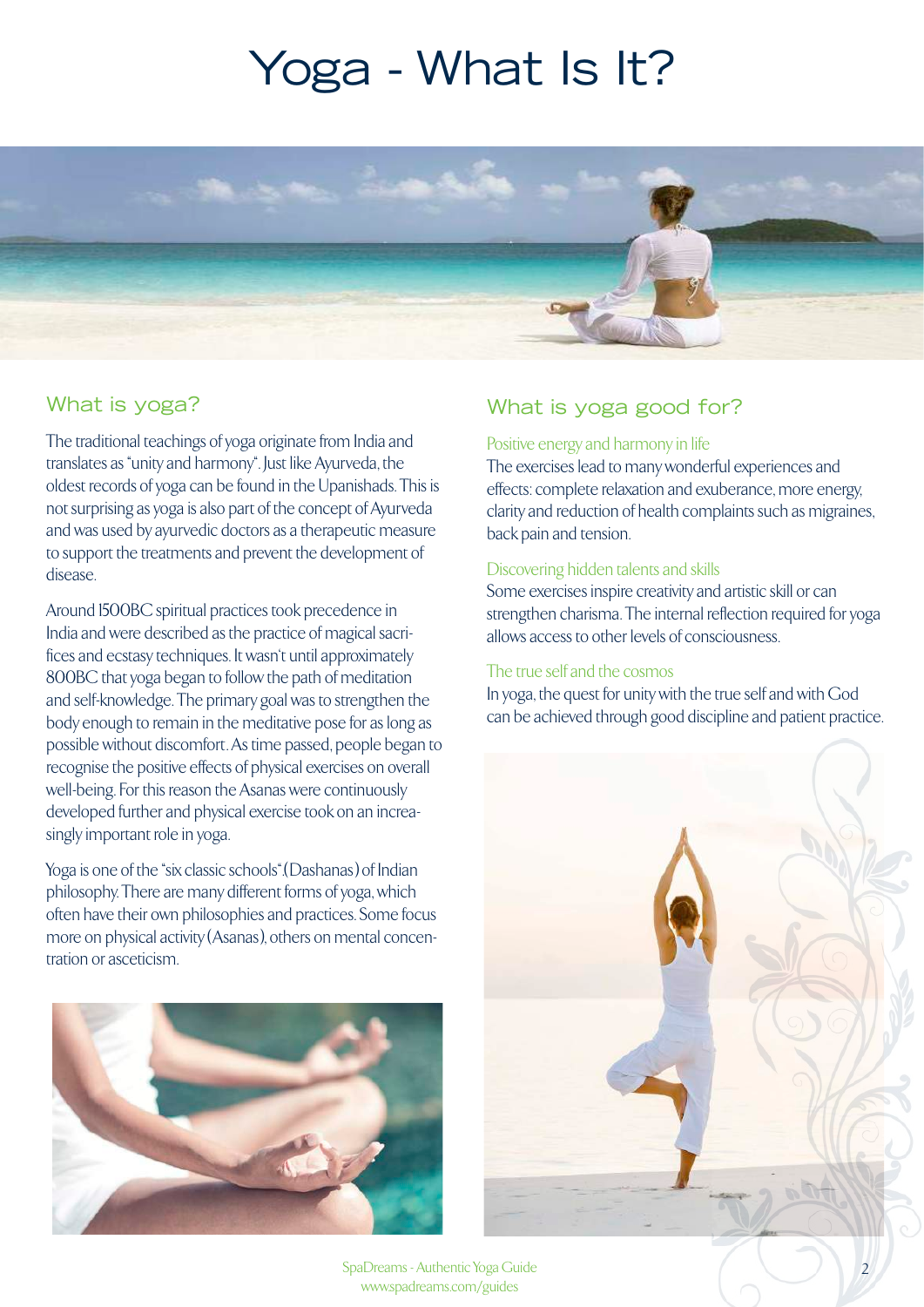# The Classic Types of Yoga



The classic Indian texts describe five different types of yoga:

#### Raja: Yoga of Mental Abilities

Raja means king or ruler. This form of yoga is a spiritual discipline which is practised through mental training and meditation and gives the sense of controlling the spirit and thought waves. Through intense concentration, complete control of the mind and profound meditation, this sense can be perfectly harnessed. The goal of the exercises is to improve thought control and strengthen the intellect - an aim traditionally associated with opening a "third eye" (Ajna Chakra).

#### Jnana: Yoga of the Pursuit of **Enlightenment**

Also known as the "path of knowledge", this type of yoga focuses on the quest to understand the ultimate truth and attain salvation from the cycle of rebirth. According to Hinduism, Avidya or "unknowing" is the cause of rebirth.

Ideally, this yoga practice is divided into three alternating phases: Shravana, the listening phase, during which the guru shares their knowledge with the student, Manana, reflection and internalisation of the knowledge the student has just absorbed and Nididhyasana, serious, sustained meditation.



3

### Bhakti: Yoga of Love and Devotion to God

Bhakti is the Yoga of Love and describes the path to God. It is a particularly spiritual form of yoga and has been influenced by Hinduism and Buddhism to a greater extent than other forms of yoga. In Bhakti, one devotes oneself to God and a sense of inner completeness.

#### Kharma: Yoga of Actions and Selfless Behaviour

Karma Yoga is easy to practice right from the start, can be practiced throughout the whole day and is applicable to all human actions. It is based on the principle that each person takes full responsibility for every action in every moment of their lives and has the freedom to choose what decision to make.

#### Hatha: Modern Yoga

Modern, or more body-focused, yoga practices are grouped together under the umbrella term Hatha Yoga. This type of yoga primarily aims at physical and psychical stability. One branch of Hatha Yoga in Europe and North America is lyengar yoga, a type of yoga which focuses on physical movement and which uses simple tools and aids when necessary. This is particularly advantageous for beginners as they can use such aids to support their exercises and improve the precision of their poses.



SpaDreams - Authentic Yoga Guide www.spadreams.com/guides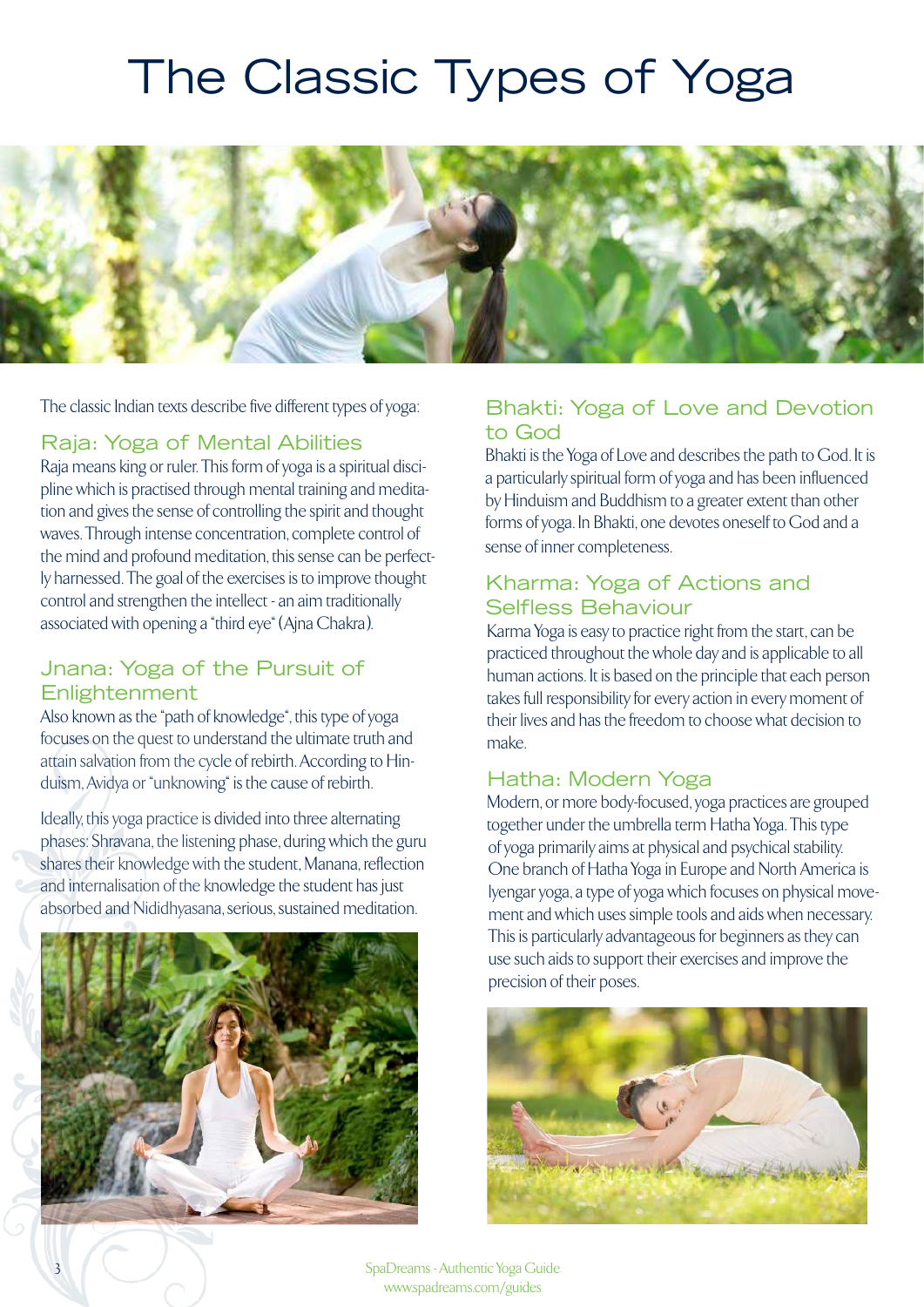# Living by the Philosophy of Yoga



### Nutrition

In yoga, healthy eating is seen as something that strengthens the soul as well as they body. It is important to drink up to 3 litres of liquid a day, preferably water and herbal teas. What, how and when you eat can have a huge influence on the state of your body and spirit. For this reason, it is advisable to eat slowly and in a relaxed fashion whenever you can, and to eat fresh, untreated food when possible. As a rule of thumb, you should fill half of your stomach with food, one quarter with water and the remaining quarter should remain empty. This prevents drowsiness and heaviness. The motto of a healthy lifestyle is "eat to live, don't live to eat".

The vegetarian diet advocated by yoga is due to the fact that one should live in harmony with nature. The maxim "do not torment or kill animals for food or unnecessarily hurt other living creatures" belongs to this way of life.

In the teachings of yoga, nutrition is generally divided into three different forms:

Tamas (idleness), Rajas (restlessness), Sattva (lightness) which denote the three spiritual qualities of humans which take effect in the whole universe.

TAMAS: "Tamasic" food has no vital force and is considered unhealthy. The body is deprived of strength and energy. Ready meals, alcohol, tobacco, drugs, meat and fish fall into this category.

RAJAS: "Rajasic" food is understood to be everything that makes one restless. This includes food and drinks such as coffee, spicy foods, sugar and white flour. Eating too quickly or not chewing enough is also "Rajasic".

SATTVA: "Sattvic" food is the ideal form of nourishment. This includes products such as vegetables, salad, fruit, nuts, wholemeal and milk products.

## **Clothing**

When practicing yoga you should wear whatever you feel comfortable and happy in. Clothing should be light and breathable. Loose trousers and t-shirts are suitable. Anyone who wants to live entirely by the philosophy of yoga should pay attention to themselves and their surroundings - buy organic cotton textiles and breathable natural fibres as yoga places great value on the conservation of natural resources

### **Effect**

Improve your health with yoga and immerse yourself in a world of mental and physical balance. Many of the exercises present a physical challenge, particularly in the beginning, but are peaceful and rhythmic nonetheless. The exercises focus on different areas of the body and activate specific bodily regions. By doing so, the circulation is stimulated in order to improve wellbeing. Fundamentally, yoga has a positive effect on the body and soul, provided that it is practiced correctly. It helps build all body muscles and can, under certain circumstances, lead to alleviation of some diseases, such as circulation problems or chronic headaches and back pain.



SpaDreams - Authentic Yoga Guide 4 SpaDreams - Authentic Yoga Guide www.spadreams.com/guides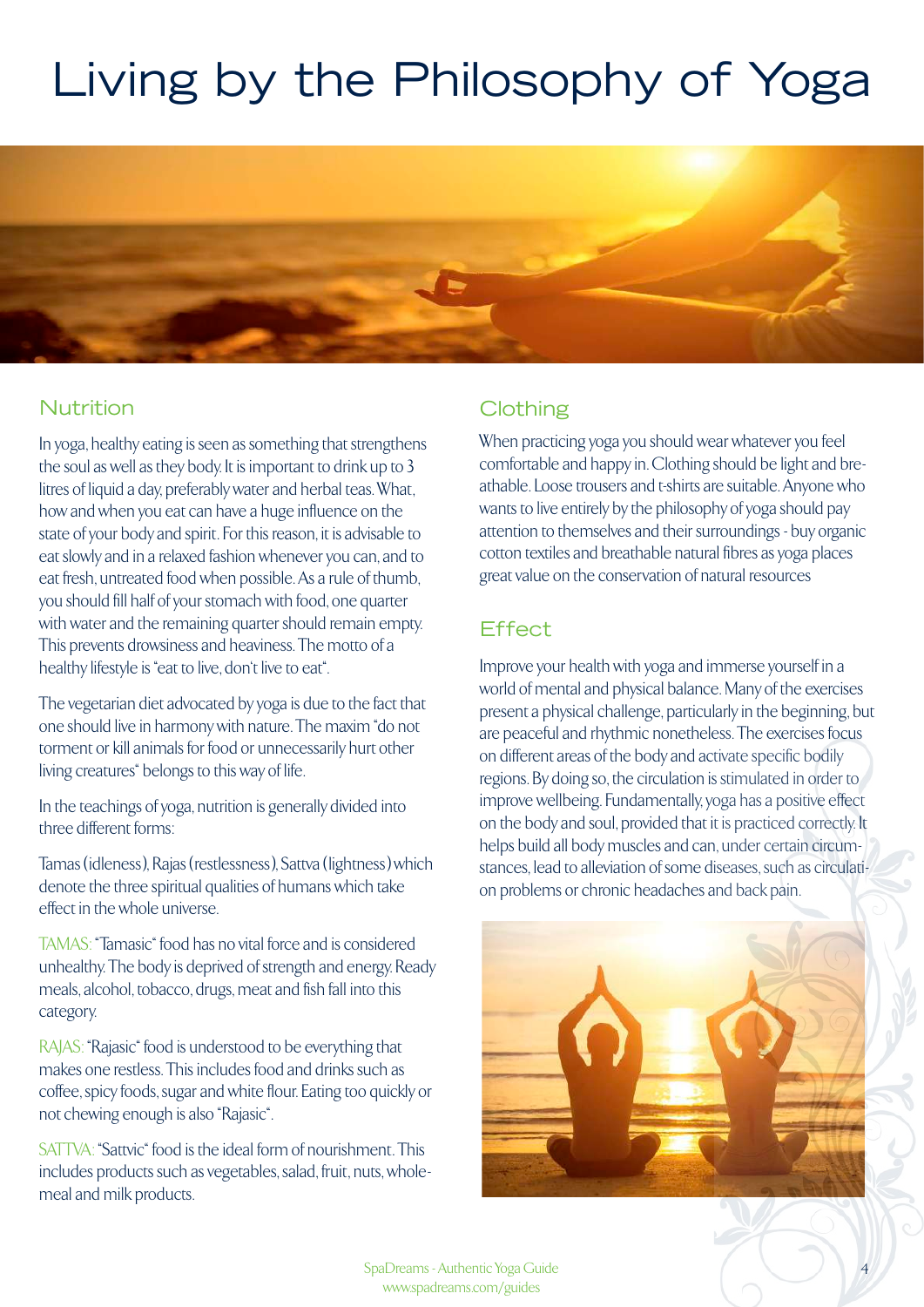# The Best Yoga Destinations



Yoga holidays offer more than simple relaxation - they combine activity and recuperation with a temporary new life in a different culture to create a unique experience. Make new friends during your travels and explore your surroundings together. A diverse yoga programme will ensure that you get your money's worth. Whether you're planning an intensive yoga course or looking to learn some simple exercises for general relaxation, there is something for everyone on offer. Beautiful weather, dreamlike scenery and warm temperatures make practicing yoga even more joyous. White sandy beaches, the sound of the sea and a fresh breeze...the perfect place to relax and refuel.

#### ...Thailand

The most popular Thai islands Phuket and Koh Samui offer shady spots directly on the beach. Healthy cuisine and beautiful landscapes provide the optimum conditions for a relaxing yoga programme. The crystal clear waters and palm-fringed islands of the south and the fascinating alpine world of the north tempt yoga enthusiasts in. Another advantage of the north is its low humidity, which makes it bearable even at high temperatures.

### ...India

With its long sandy beaches, private bays and the Taj Mahal, the land of a thousand colours and spices is the perfect travel destination. But is has far more to offer than charming landscapes and breathtaking buildings: it is the birthplace of the traditional teachings of Ayurveda. India is a country that enchants and fascinates. In the heart of this beautiful land lies the Yoga Mecca Goa, the smallest Indian state located on the central west coast of the country. Here, you can experience traditional Ayurveda treatments and yoga in their original form. Forget everyday life and let yourself be enchanted by this country and its unique atmosphere.



### ...Sri Lanka

Picturesque beaches, crystal clear blue sea, colourful coral reefs, coconut trees and secluded coves: Sir Lanka is the epitome of a tropical paradise and is known as the Pearl of the Indian ocean. In addition to a stunning 1330km coastline, tea plantations fringed by mountains and ancient cities, over 2000 years of a rich cultural heritage of ruined cities and fascinating temples are waiting to be discovered in Sri Lanka.



### ...Europe

For everyone who does not want to travel too far to create unique yoga experiences, many hotels in Europe offer their guests the chance to find the path to inner peace and harmony, with the help of experienced, traditionally educated yogis. There is no need to take a long flight or adapt to a new climate to enjoy the benefits of this traditional, Indian philosophy. Gain unique insight into the path to inner balance, strengthen your body and mind, and learn how to get more joy out of life.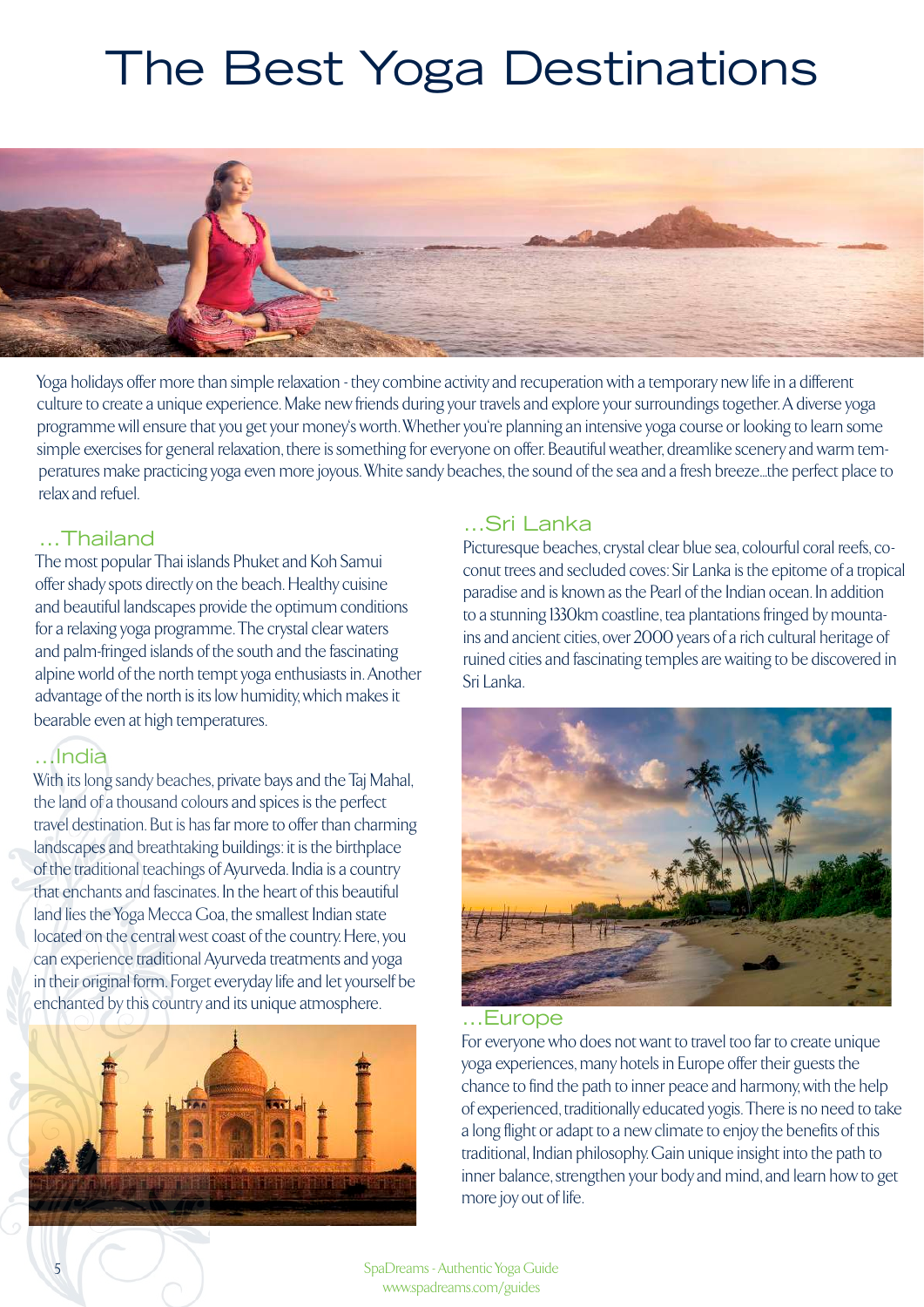# **Essential Yoga Exercises**











#### The Wheel

- Sit on the floor and angle your legs at a hip's width apart
- Place your hands behind your back with the palms laid on the floor
- Inhale and lift your hips up until your thighs and torso are in a horizontal position.
- Return to the initial position whilst exhaling

#### The Boat

- Lie on your back and keep it straight.
- Place your arms alongside your body keeping your palms up.
- Breathe in and lift up both legs and the upper body simultaneously.
- Bring your hands and feet together.
- Lower your legs slowly whilst exhaling.

### The Dog

- Lie down with your stomach on the floor and position your hands so that they are below your shoulders.
- Set your legs hip-width apart from each other.
- Breathe in and simultaneously straighten your arms and lift your upper body up.
- As you breathe out, lift your hips up whilst pulling your chin to your chest.

### The Camel

- Kneel down with your legs together on the floor and let your arms hang beside your body.
- Breathe in and let your chin fall on to your chest.
- Now, lift your chin and lean your upper body back until your head touches your neck.
- Touch your ankles with your arms
- Go back to the initial position whilst exhaling.